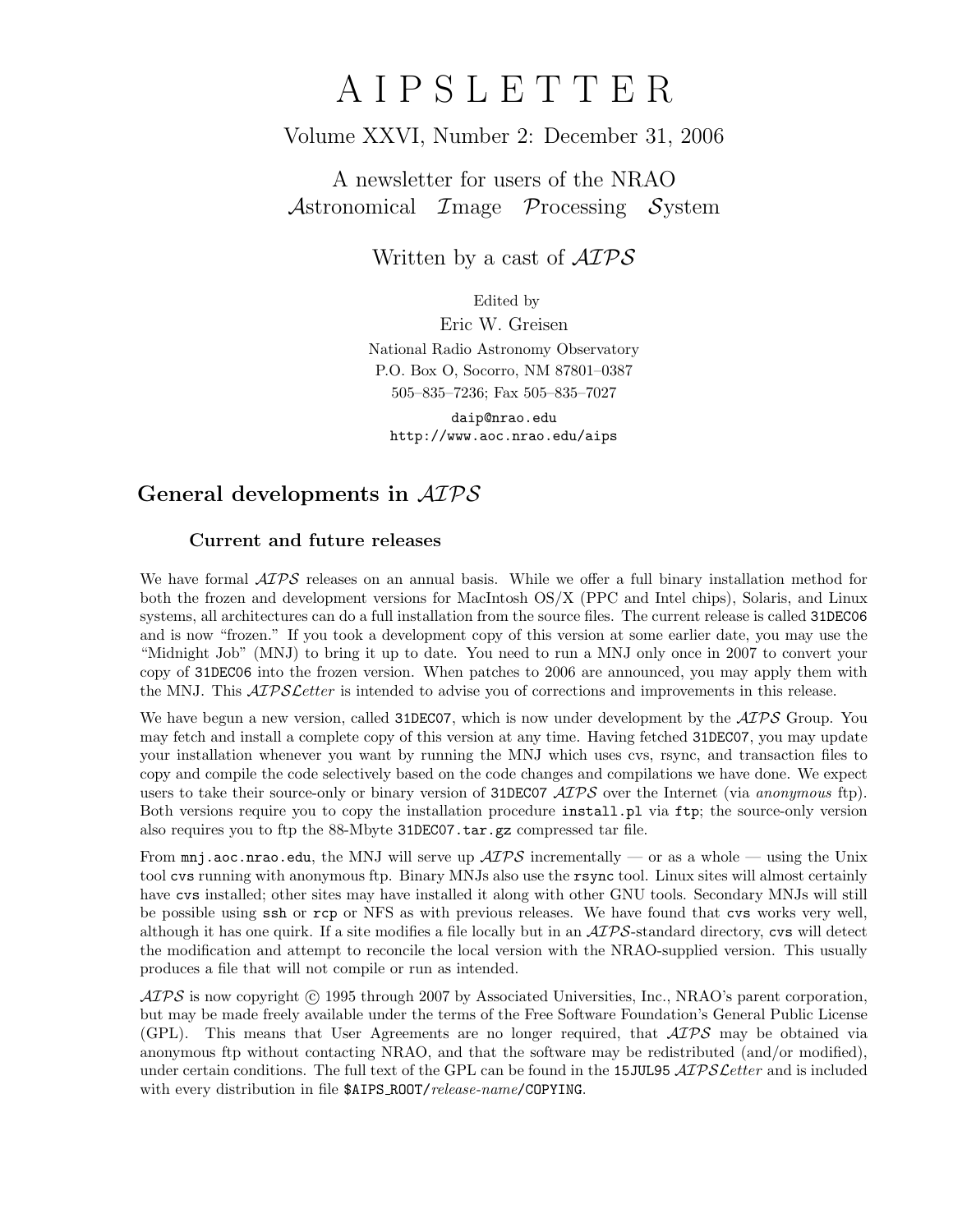#### Installing a new version

If compiling locally, new releases must be installed from the tar ball for that release. If using the binary installation, a full new installation must also be done with rsync. The cvs system requires this. When installing a new  $\mathcal{A} \mathcal{I} \mathcal{P} \mathcal{S}$  release in a system that already has a previous release, we recommend that install.pl be used and that the previous release be left in place, at least until the installation has been seen to work. If you do this, then you will not have to re-edit the disk, printer, and tape lists and can simply skip all those pages in the install.pl menus. The old \$HOME/.AIPSRC file may be left in place, but it will need to be edited. The lines giving the DOWNLOADED and UNPACKED parameters should be deleted and the CCOMOPT line should be changed to point to the current release rather than the previous one — the -I parameter really should be -I\$INC but it gets its full path name instead. This forces a re-edit with each release. If you have made special versions of UPDCONFIG and do\_daily.host, you should preserve them under new names and restore them after the install. If you have an odd set of  $\mathcal{AIPS}$  versions, the \$AIPS ROOT/AIPSPATH. \*SH files may need to be edited after the install to set the desired versions.

For Linux, Solaris Ultra, and MacIntosh systems, a binary installation is available from CDrom, supported by install.pl. Alternatively, the frozen version may be installed with the binary installation method now present in install.pl. The ftp site for downloading files directly has been eliminated.

## Binary installations and updates

GNU has provided compilers for the  $\mathcal{AIPS}$  community at no cost for many years. While remarkably good, these compilers have suffered from both minor errors and from their generality. When some vendor sets out to make a compiler for a very specific architecture, it is possible — not guaranteed — to create a compiler that produces binaries that run faster than those produced by GNU's g77. Unfortunately, these vendors have to recover their costs in producing these compilers and so may charge for them at a rate that is difficult or prohibitive for many  $\mathcal{AIPS}$  users. Such is the case with IBM's  $x1f$  compiler for PPC chips, including the MacIntosh OS/X systems, for SUN's SUNWspro compiler suite, and for Intel's ifort compiler. These compilers produce executables that run about 50% faster (30% faster for Intel) than those produced by g77 on these operating systems and cpus. Fortunately, their licensing agreements allow us to ship executables to our users along with the required run-time libraries. The binaries produced by the Intel compiler for Linux are quite large because they contain optimizations for modern PIV cpus, older PIV cpus, and for general computers such as AMDs. The specific optimizations to be used are selected automatically at run time.

The code to implement the binary installation and binary updates via the MNJ is comparatively simple. Every night, a cron job run on the master  $\mathcal{AIPS}$  machine in Socorro, does the necessary magic to make the daily cvs snapshot of  $\mathcal{AIPS}$ , builds the tar-ball, orders the four architectures at the AOC to do ordinary text MNJs, and then rsync's the binaries and text to a special area on the computer used for public ftp access to NRAO in Socorro. The installation script must be fetched from the AOC anonymous ftp area to your desired \$AIPS ROOT area and then executed with

## perl install.pl -n

With the  $-n$  option, the script will skip fetching and unpacking the tar-ball and the compiler queries and usage. It does a variety of  $\text{rsync}$  commands to fetch a complete copy of the  $\mathcal{AIPS}$  version including libraries and all executables. It marks the installation as a binary one by creating a special 0-byte file in \$SYSLOCAL. The MNJ then detects this file and replaces the compile steps with rsync operations on the binary areas. The cvs utility is still used for updating the source code and other text areas.

There are some limitations with binary installations. The AP size for 31DEC06 will be 20 Megabytes which is a good size for most machines and problems, but too small for the largest-memory computers and biggest problems. (See below for a change in this limitation coming in 31DEC07.) Furthermore, without a matching compiler, it will be difficult to develop any local programs as additions to the standard AIPS package.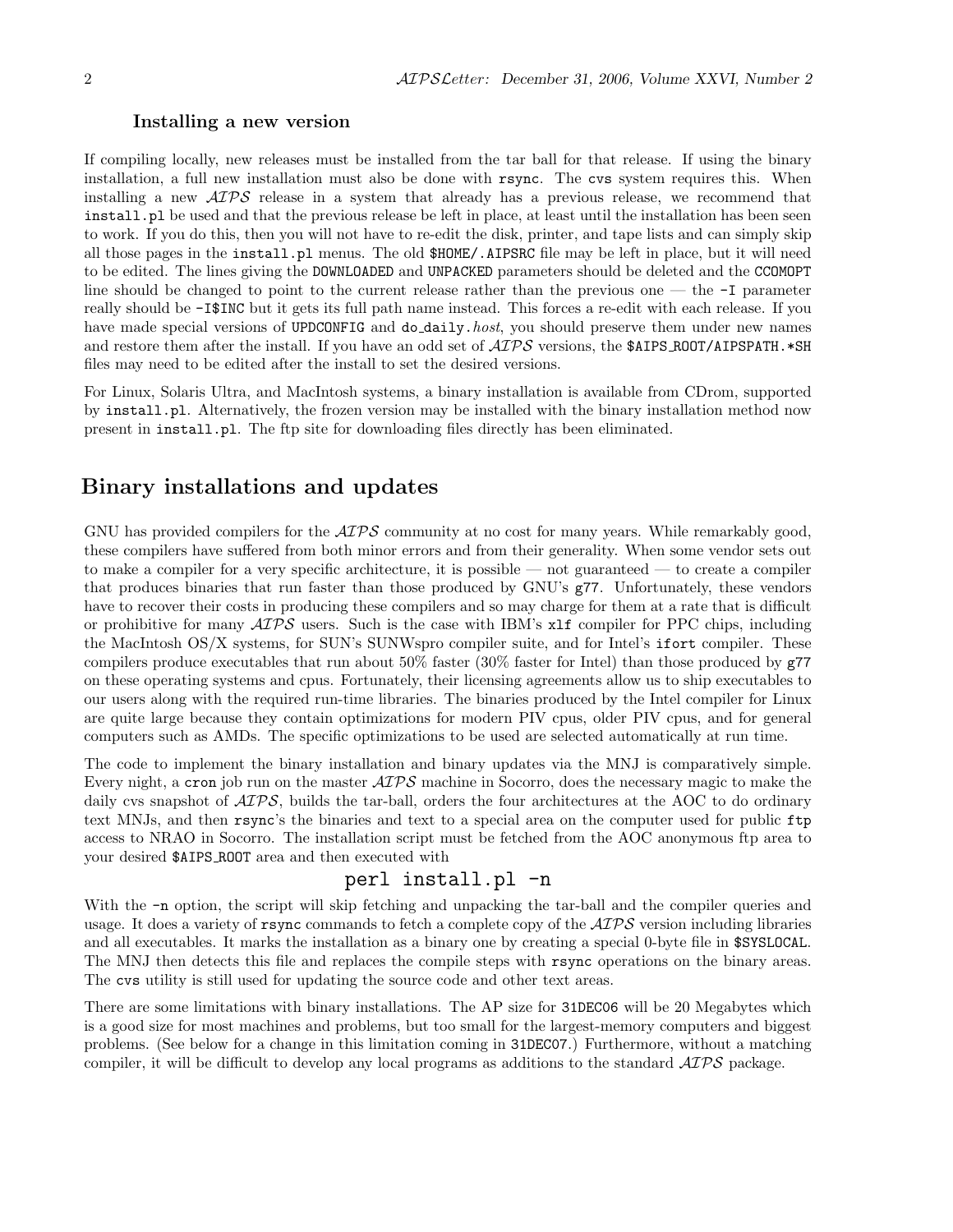## Preview of coming attractions in 31DEC07

The 31DEC07 release already contains a major change to the software which was judged too risky to install in a version which was about to be frozen. In 31DEC06 and all previous releases of  $\mathcal{AIPS}$ , the "pseudo array processor" was preallocated and compiled into every "AP" task under control of a particular include file. Each site could choose, during source-code installation, how big an AP to compile into the system. This led to conflicts between those users at a site with large imaging or fringe-fitting problems and those users who have older small-memory machines. The binary versions have an NRAO-controlled AP size which is not adjustable to the needs of the local site. Also, since the memory is finite and variable, the  $\mathcal{ATPS}$  tasks had to be prepared to cope with both small and large memories. This means that many of the algorithms for gridding, model computation, and the like had to be very clever and, of necessity, complicated. Such complications inhibit the development of new or improved algorithms.

Therefore, it was decided to change the "AP" memory from pre-allocated to dynamic. In 31DEC07, each portion of each task specifies to the subroutine QINIT how much memory is required. If the request is small or zero, QINIT will allocate the amount of dynamic memory specified in the traditional PAPC.INC control file. If the request is larger, QINIT will free any already allocated dynamic memory and allocate the requested amount. The actual pointers used to reference the dynamic memory need to be of type LONGINT, which will be INTEGER\*8 on 64-bit computers and normal INTEGER on traditional machines. The call arguments to all Q routines remain normal integers and are 0-based pointers to the "AP" memory. Inside the Q routines these pointers have always been converted to proper subscripts of APCORE by the addition of 1. Now the conversion requires a change to LONGINT and the addition of the offset returned in the dynamic memory allocation. Messages have been put in QINIT to report when memory is allocated and freed.

The new code has been tested on an AMD-64 computer and on Linux 32-bit computers. It appears to work and produce essentially identical answers to the old code. Note that a Clean inside a small AP will get different results from a Clean in a larger AP whether the memory is pre-allocated or not. Surprisingly, since the new code does not use disk for temporary storage in FFTs, gridding, gridded subtraction, etc., the new code is not particularly faster than the old. We will continue to investigate to see if we can find out why this is happening. In any case, a new structure has been established which should be amenable to the development of new, simpler algorithms.

### Improvements of interest to users in 31DEC06

We expect to continue publishing the  $\mathcal{AIPSLetter}$  approximately every six months along with the annual releases. There have been a number of changes in 31DEC06. In the last six months, we have developed the new verb IMCENTER to find the centroid of the emission in a sub-image and new procedures in the VLAPROCS RUN file to list the latest SN gains and to download data for use by TECOR. Described in the June 30 2006  $ATPSLetter$  were changes in 31DEC06 including new tasks ANBPL which plots and prints uv data, particularly weights, converted to antenna-based values, UVHIM which constructs images of two-dimensional histograms of uv data, and DDBGR which displays the contents of disk files for debugging purposes. New verbs include PLGET which sets a task's adverbs to those used when making a selected plot file, DELBOX which deletes Clean boxes in CLBOX interactively, DFILEBOX which deletes Clean boxes in a BOXFILE interactively, and GETPOPSN which returns the  $POPS$  number of the AIPS session for use in procedures. New RUN file procedures include STUFFR which merges multiple days worth of uv data into a much more compact data set and PEELR which performs a nearly magical self-calibration of image facets containing "interfering" sources.  $ATPS$  support for MacIntosh  $OS/X$  systems using Intel cpu chips has been implemented including binary installations based on the Intel compiler.

31DEC06 contains a revision of FILLM which is essential to support the new data form to be produced by the VLA beginning sometime in 2007. VLA users will have to upgrade their copy of AIPS to 31DEC06 or 31DEC07 by that time.

31DEC04 and later releases use a new numbering scheme for magnetic tape logical unit numbers that is incompatible with previous versions. Thus all tape tasks and the server TPMON must be from one of these two releases. Other than this, 31DEC06 is compatible in all major ways with the with the 15OCT98 and later releases. There are significant incompatibilities with older versions.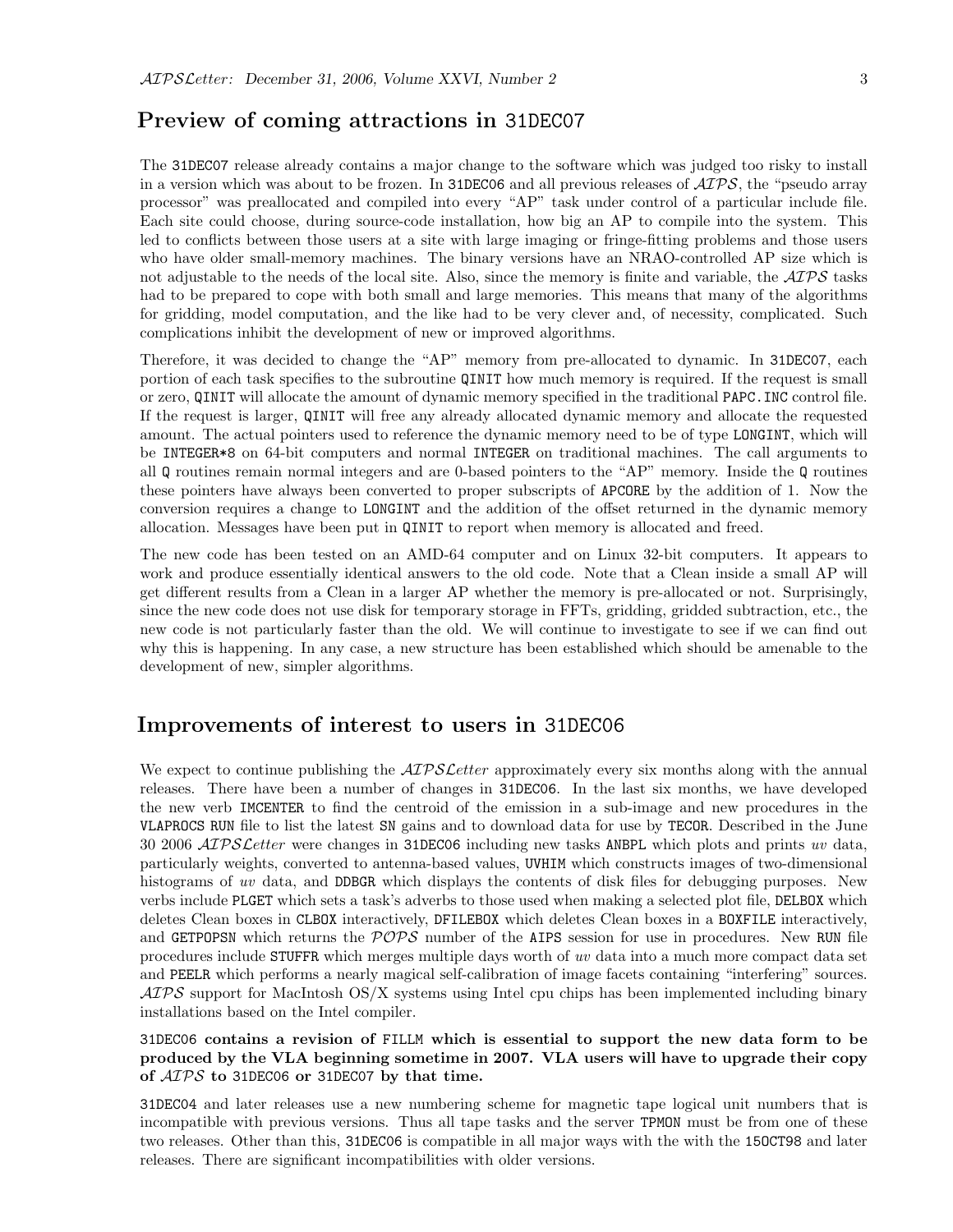#### UV data calibration

- FILLM was changed to handle data which have not been scaled by the nominal sensitivities. Such data will appear in 2007, forcing VLA users to update their version of  $\mathcal{AIPS}$  to at least 31DEC06.
- VLAPROCS was enhanced with a new HELP file and two new procedures. VLATECR fetches the necessary data from the web and then runs TECOR on VLA data. VLALIST lists the latest gain file using LISTR. VLACALIB was changed to use the  $ATPS$ -provided models for the standard amplitude calibration sources automatically.
- 3C138 21-cm calibrator model was installed in the usual place (\$AIPSTARS). We now provide complete models for 3C48, 3C138, and 3C286 (at all VLA bands except for P and 4) and some models for 3C147.
- BPASS was changed to allow it to function correctly when solving for some but not all IFs.
- PCAL was corrected to honor the usual default for INSEQ, to get the correct model correction factor for each IF, and to stop zeroing the I flux in the source table.
- Gridded subtraction now does interpolation on models from images up to 4096 in size and recommends DFT for larger images. Previously it computed gridded models with no interpolation for images larger than 2048. This can be very inaccurate if there is significant emission away from the center of the image.
- ELINT was given a print option to accompany its plot options.

#### Other VLBI changes

- VBGLU was enhanced to glue GC and IM tables. It was improved to figure out the order of the UV times more quickly. The table routine was corrected to deal with data sets with only one Stokes and to correct a bad pointer.
- VLBAFIX was enhanced to merge calibration tables if necessary using VLBAMCAL.
- SNSMO was fixed to handle rates correctly when there is only one polarization. It used to mess up IFs 3 and above but recently did bad things to IF 2 as well.
- APCAL was changed to display LL-only data correctly.

#### Other uv-data changes

- WTMOD was enhanced with a new adverb to allow setting the weights of each antenna. An error handling a single SUBARRAY was corrected.
- UVAVG was enhanced with the 'SUBT' option to average all of the data by baseline, IF, Stokes, and channel and then subtract that average from the data set. This removes coherence happening because of mutual coupling between antennas.
- QUACK was given the BASELINE adverb to control editing by baseline rather than simply by antenna. The default flag table was changed from 1 to the highest.

#### Imaging and analysis

IMAGR was changed to offer the option of plotting an inscribed circle on the TV to guide the eye when setting Clean boxes. It will now survive and correctly blank spectral channels with no data when making an image cube. An error was corrected for field numbers > 99 when doing the primary beam correction.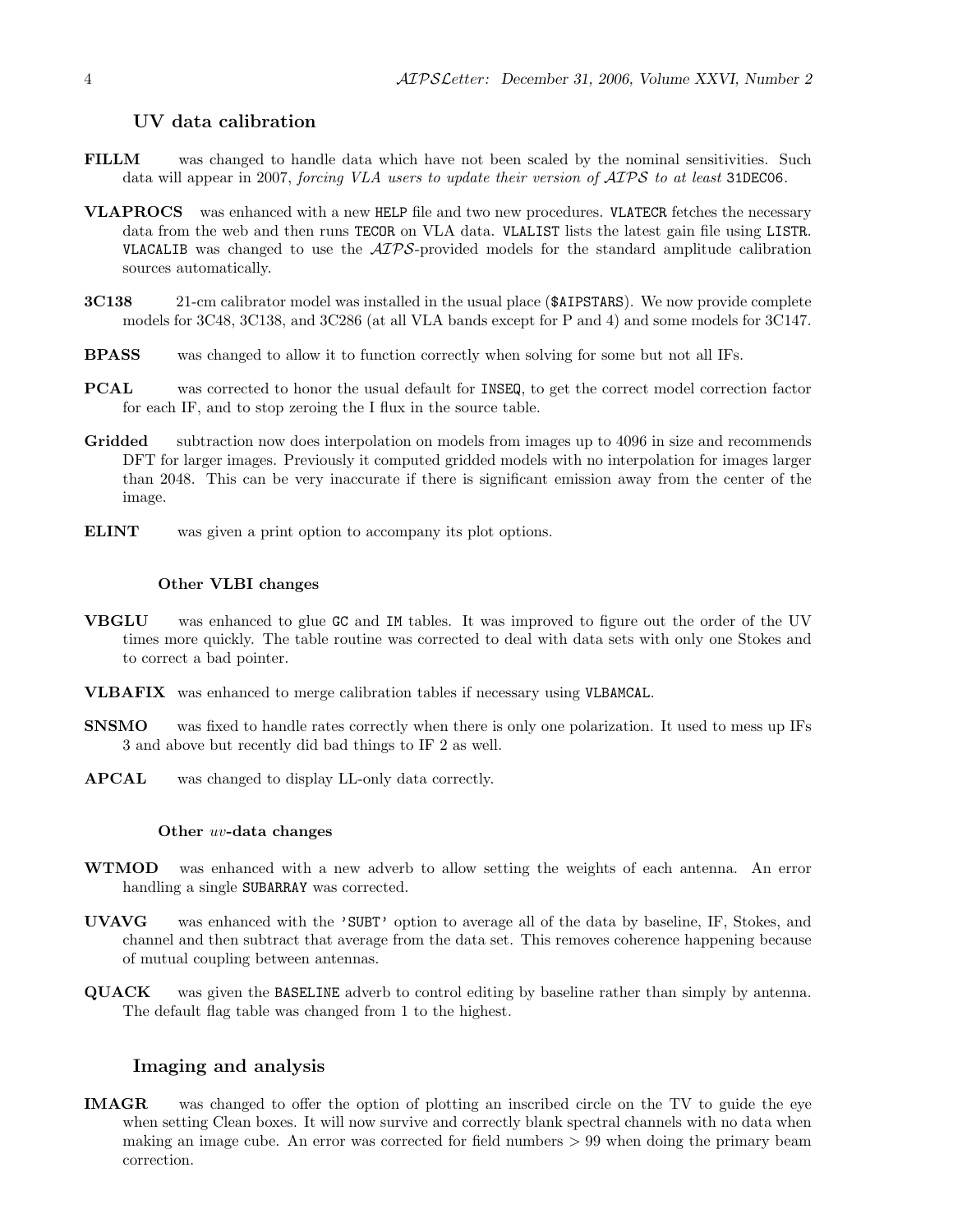- FLATN was enhanced to allow the full specification of the output image geometry, reference pixel, reference coordinate, pixel separation, and rotation. It allows mosaicing with no beam correction. Progress messages were replaced by ones with more useful information and warning messages were attached to some of the more esoteric options. Errors dealing with large numbers of facets and pointings were corrected.
- IMCENTER is a new verb to find the intensity-weighted centroid in a sub-image and return the pixel and celestial coordinate of that point.
- CCEDT was corrected to avoid a potential infinite loop when doing automatic boxing. Note that the new algorithm gets different and probably better answers than the old one did.
- GAL was enhanced with options to control plotting and also changed to use logicals in a standard way and to have a more legible help file.
- LTESS was corrected to honor blanked pixels and to allow a mode with no primary beam correction.
- PEELR was changed to set defaults for CALIB to try to avoid loss of data due to failed solutions.

#### Plotting

- FUNCTYPE implementations were changed to make a pleasing LG function and a new L2 function which is a bit more extreme logarithm. Neither is as extreme as the useless one we offered previously.
- VPLOT was enhanced to plot both polarizations at once, optionally separated by color.
- **UVPLT** and WIPER were given the option to plot axes in reverse order and the order of the  $u$  axis was reversed.
- GREYS and KNTR were changed in their handling of image alignment which could fail when reasonable requests were made. A buffer size was corrected as well.
- POSSM was corrected for a one-channel error in plots with the velocity axis reversed.
- IBLED was corrected for an error that could cause failures when plotting phase error bars.

# Patch Distribution for 31DEC05

As before, important bug fixes and selected improvements in 31DEC05 and 31DEC06 can be downloaded via the Web beginning at:

#### http://www.aoc.nrao.edu/aips/patch.html

Alternatively one can use *anonymous* ftp to the NRAO server ftp.aoc.nrao.edu. Documentation about patches to a release is placed on this site at pub/software/aips/release-name and the code is placed in suitable subdirectories below this. As bugs in 31DEC07 are found, they are simply corrected since 31DEC07 remains under development. Corrections and additions are made with a midnight job rather than with manual patches.

The patch system has changed because we now have binary installations. We now actually patch the master copy of the frozen version. This means that a MNJ run on 31DEC05 after the patches listed below will fetch the corrected code and/or binaries rather than failing. Similarly, patches announced for 31DEC06 during the next year will be available via MNJ as well as ftp. Installations of 31DEC05 and 31DEC06 after the patch date will contain the corrected code.

The 31DEC05 release is no longer available for installation. It had a few important patches. The first six changes were made on 2006-02-21 and the remaining four were released on 2006-08-23. They are

1. DBCON did not handle differences in frequency increment between FQ entries properly when changing reference channel to 1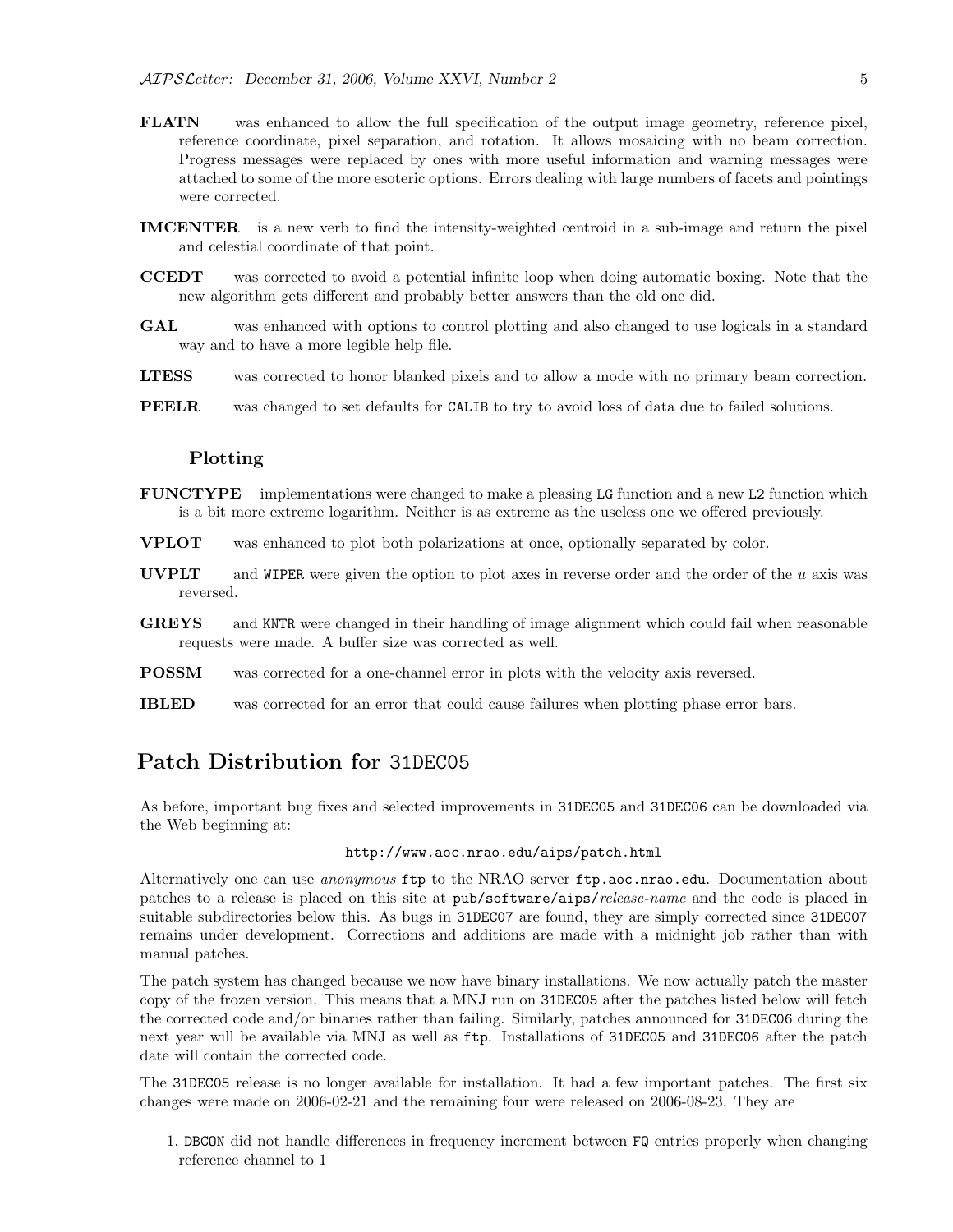- 2. DSMEAR subroutine did not handle FQ ID 0 correctly, affecting VLBI data with significant delays
- 3. SAD had an error in round off for RA and Dec display
- 4. WIPER did not handle source ID numbers correctly causing elevation et al. to be incorrect on singlesource files
- 5. SETFC had a mathematical error in setting the X coordinate of boxes around NVSS sources
- 6. INTERPLATE subroutines assigned a LONGINT to an INTEGER causing trouble on AMD-64s
- 7. IBLED had trouble looking for model images, defaulting NMAPS, testing errors, and plotting error bars.
- 8. TABF3D did not set the correct default for column element count (1). This Affects FITLD and friends.
- 9. MBDLY had a bad call sequence causing aborts.
- 10. CCEDT had bad logic in separating CCs into multiple separate CC files which recent revisions exposed.

# AIPS Distribution

We are now able to log apparent MNJ accesses, downloads of the tar balls and rsync accesses. We count these by unique IP address. Since dial-up and some university connections may be assigned different IP addresses at different times, this will be a bit of an over-estimate of actual sites. However, a single IP address is often used to provide  $\mathcal{AIPS}$  to a number of computers, so these numbers are probably an under-estimate of the number of computers running current versions of  $\widehat{AIPS}$ . We have abandoned the registration system as obsolete and onerous. In 2006, a total of 191 different IP addresses downloaded the frozen form of 31DEC05 and 806 IP addresses downloaded 31DEC06 in tarball or binary form. Fully 1050 IP addresses accessed the NRAO cvs master. Each of these has at least installed 31DEC06 and 268 appear to have run the MNJ on 31DEC06 at least occasionally. The total number of unique IP addresses in these three lists was 1398. 94 sites accessed 31DEC05 in binary form, while 402 sites used the binary form of 31DEC06. The attached figure shows the cumulative number of unique sites, cvs access sites, tar-ball/binary download sites and binary access sites known to us as a function of week in 2006. A change in the ftp server computer appears to have affected the counts in the last week.



Since the registration system, always under-utilized, has now been abandoned, we are left with analysis by IP address. The table below lists the IP addresses for 2006 by the final qualifier for shipments of 31DEC06, 31DEC05, and access to the cvs site. The numbers in the cvs column include those sites that install or run a midnight job for these releases. The comments come from what appears to be a semi-official list of Internet codes. Sorting is on the "unique" column, which counts unique IP addresses over the other three columns: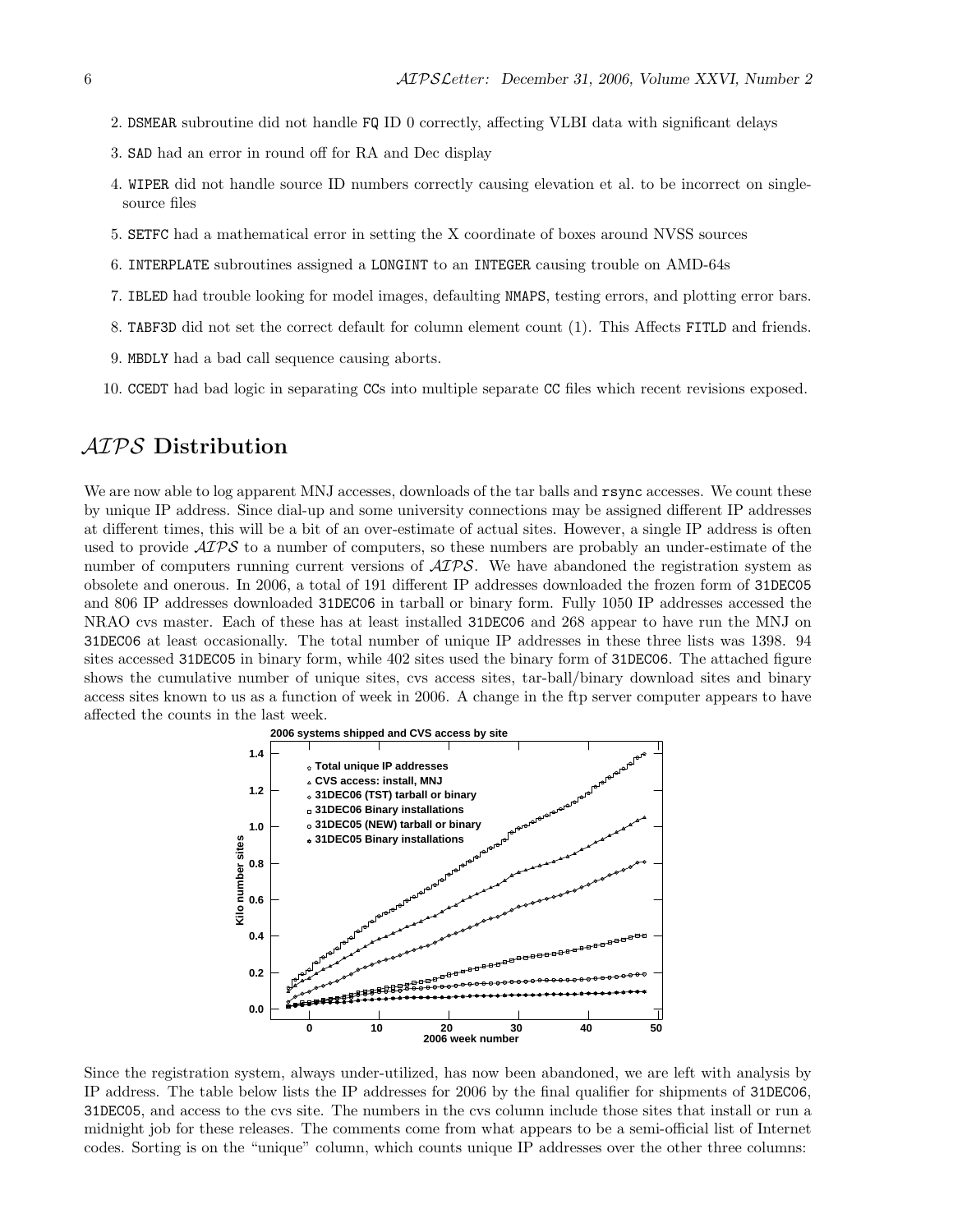| Code                       | 31DEC05          | 31DEC06          | cvs site         | unique         | Comments                |
|----------------------------|------------------|------------------|------------------|----------------|-------------------------|
| $_{\rm edu}$               | 35               | 175              | 250              | 314            | <b>US</b> Educational   |
| net                        | 16               | 78               | 133              | 176            | Network                 |
| uk                         | $\overline{5}$   | 55               | 48               | 69             | United Kingdom          |
| jp                         | $\boldsymbol{9}$ | 37               | $55\,$           | 65             | Japan                   |
| $\mathop{\mathrm{es}}$     | $\,6$            | $\,29$           | 37               | 44             | Spain                   |
| it                         | $\,6$            | $28\,$           | 34               | 43             | Italy                   |
| com                        | $\,6$            | $26\,$           | 25               | 41             | US Commercial           |
| org                        | $\mathbf{1}$     | 13               | 35               | 37             | Non-Profit Organization |
| $\mathop{\rm pl}\nolimits$ | $\mathbf{1}$     | 22               | 26               | 34             | Poland                  |
| au                         | $\,6$            | 13               | 27               | 31             | Australia               |
| $\mathrm{d}\mathrm{e}$     | $\overline{2}$   | $18\,$           | 17               | $\,29$         | Germany                 |
| in                         | $15\,$           | 16               | $\boldsymbol{9}$ | 27             | India                   |
| gov                        | 3                | 16               | 18               | 24             | <b>US</b> Government    |
| nl                         | $\overline{4}$   | 16               | $13\,$           | 21             | Netherlands             |
| ca                         | $\overline{2}$   | 13               | 14               | 20             | Canada                  |
| ru                         | 8                | $\boldsymbol{9}$ | 14               | 20             | Russian Federation      |
| pt                         | $\overline{2}$   | 12               | $10\,$           | $16\,$         | Portugal                |
| za                         | $\mathbf{1}$     | $\overline{7}$   | 11               | 15             | South Africa            |
| $_{\rm fr}$                | $\mathbf{1}$     | 10               | $\overline{7}$   | 12             | France                  |
| br                         | $\mathbf{1}$     | $\,6$            | $\,6$            | 11             | <b>Brazil</b>           |
| mx                         | $\mathbf{1}$     | $8\,$            | $\,6$            | 10             | Mexico                  |
| kr                         | $\boldsymbol{0}$ | $\overline{4}$   | 10               | $10\,$         | Korea (South)           |
| mil                        | $\boldsymbol{0}$ | $\overline{5}$   | 7                | $\overline{7}$ | US Military             |
| ie                         | $\overline{3}$   | $\overline{4}$   | $\,3$            | 6              | Ireland                 |
| ar                         | $\overline{2}$   | $\overline{2}$   | $\sqrt{3}$       | $\overline{4}$ | Argentina               |
| at                         | $\boldsymbol{0}$ | $\overline{4}$   | $\sqrt{3}$       | $\overline{4}$ | Austria                 |
| se                         | $\boldsymbol{0}$ | 3                | $\overline{2}$   | $\overline{4}$ | Sweden                  |
| il                         | $\boldsymbol{0}$ | $\overline{4}$   | 3                | $\overline{4}$ | Israel                  |
| $\mathop{\mathrm{tw}}$     | $\overline{2}$   | $\overline{2}$   | 3                | 3              | Taiwan                  |
| cn                         | 3                | $\overline{2}$   | 3                | 3              | China                   |
| CZ                         | $\mathbf{1}$     | $\mathbf{1}$     | $\boldsymbol{0}$ | $\overline{2}$ | Czech Republic          |
| ch                         | $\boldsymbol{0}$ | $\overline{2}$   | $\mathbf{1}$     | $\overline{2}$ | Switzerland             |
| $\mathbf f$                | $\boldsymbol{0}$ | $\mathbf{1}$     | $\overline{2}$   | $\overline{2}$ | Finland                 |
| cl                         | $\boldsymbol{0}$ | $\mathbf{1}$     | $\mathbf{1}$     | $\overline{2}$ | Chile                   |
| hu                         | $\boldsymbol{0}$ | $\mathbf{1}$     | $\overline{2}$   | $\overline{2}$ | Hungary                 |
| gr                         | $\boldsymbol{0}$ | $\overline{2}$   | $\mathbf{1}$     | $\overline{2}$ | Greece                  |
| nz                         | $\boldsymbol{0}$ | $\,2$            | $\boldsymbol{0}$ | $\overline{2}$ | New Zealand (Aotearoa)  |
| inva                       | $\mathbf{1}$     | $\boldsymbol{0}$ | $\mathbf{1}$     | $\mathbf{1}$   | invalid IP address      |
| be                         | $\mathbf{1}$     | $\mathbf{1}$     | $\boldsymbol{0}$ | $\mathbf{1}$   | Belgium                 |
| ro                         | $\boldsymbol{0}$ | $\mathbf{1}$     | $\boldsymbol{0}$ | $\mathbf{1}$   | Romania                 |
| ua                         | $\boldsymbol{0}$ | $\mathbf{1}$     | $\boldsymbol{0}$ | $\mathbf{1}$   | Ukraine                 |
| pe                         | $\boldsymbol{0}$ | $\mathbf{1}$     | $\boldsymbol{0}$ | $\mathbf{1}$   | Peru                    |
| dk                         | $\boldsymbol{0}$ | $\boldsymbol{0}$ | $\mathbf{1}$     | $\mathbf{1}$   | Denmark                 |
| eg                         | $\boldsymbol{0}$ | $\boldsymbol{0}$ | $\mathbf{1}$     | $\mathbf{1}$   | Egypt                   |
| None                       | $\mathbf{1}$     | $\overline{4}$   | $11\,$           | 12             |                         |
| Unknown                    | $46\,$           | 151              | 197              | 261            |                         |
| Total                      | 191              | 806              | 1050             | $1398\,$       |                         |